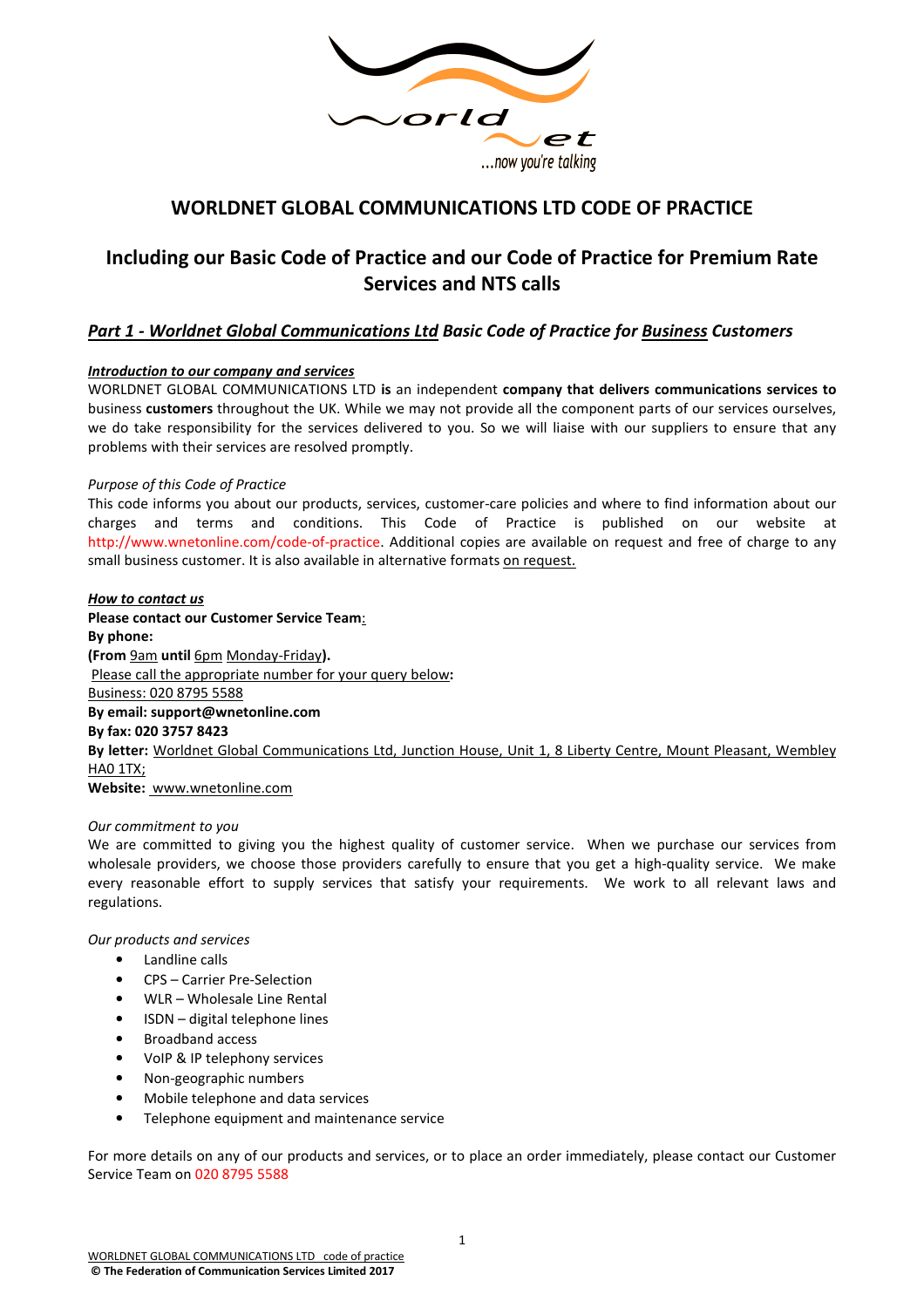

#### *Marketing*

We work to the principles in the British Code of Advertising, Sales Promotion and Direct Marketing, which are set out on the website www.cap.org.uk

# *Terms and conditions*

**When you subscribe to a service from** WORLDNET GLOBAL COMMUNICATIONS LTD**, we will send you our Standard Terms and Conditions** and ask you to sign a contract, if applicable. If you have any questions, please phone our Customer Service Team on 020 8795 5588. We may carry out a credit check as part of our assessment procedures.

Where applicable, **the minimum contract term for our services is** 12 months, however longer contracts may also be offered**. We aim to provide services within** the timescales specified in our Service Level Agreement**, subject to the availability and installation of any equipment** and, where appropriate, lines to your premises. If we need to carry out a survey of your premises or lay additional cabling, we will inform you of the revised timescales as soon as we can.

#### *Cancellation*

**If you decide to cancel your order or agreement before we have provided the services, you may do so without charge within ten working days after your order is placed.** After **(ten)** working days we reserve the right to charge an administration fee as set out in your contract. If you wish to terminate your contract within the contract's minimum term(e.g. of 12 months), please call our Customer service Helpdesk on 020 8795 5588. We will charge you a fee as set out in your contract. After the minimum term you can cancel any service by calling our Customer Service Helpdesk on 020 8795 5588, giving us one month's notice or as otherwise agreed.

#### *Faults and repairs*

**Please call our** Customer Service Team **on 020 8795 5588 if you experience a fault with any of our services. We aim to have this investigated and repaired within 5 working days.** This timeframe will vary on the severity of the fault and type of service that has the issue.

# *Compensation and refund policy*

Our policy is to assess each claim on a case by case basis. We aim to investigate any claims and respond within 10 working days. When complete, any refunds that are due will be credited to the next month's invoice.

#### *Price lists*

**Our pricing structure is available from our Customer Service Team on 020 8795 5588**. We will write to you in advance if we change the pricing structure on your products and services.

#### *Billing*

**We will bill you** monthly.

You can choose to pay us via a range of options including credit/debit card, cheque, BACS and direct debit. These are agreed at the start of your contract. Please note that some methods of payment, like credit card, will attract a processing fee which will be explained when payment is being made. **If you wish to change your method of payment at any time, please call our Customer Service Team.**

**We provide itemised bills/airtime as part of our service to you** by post or by email. This request can only be made by authorised people on the account.

**If you have difficulty paying your bill, please contact us on 020 8795 5588 and we will try to arrange a different method of payment. We will do all we can to help our business customers to manage their bills and avoid disconnection. In any event, you will be given 48 hours notice (2 working days) of any decision to disconnect your services.**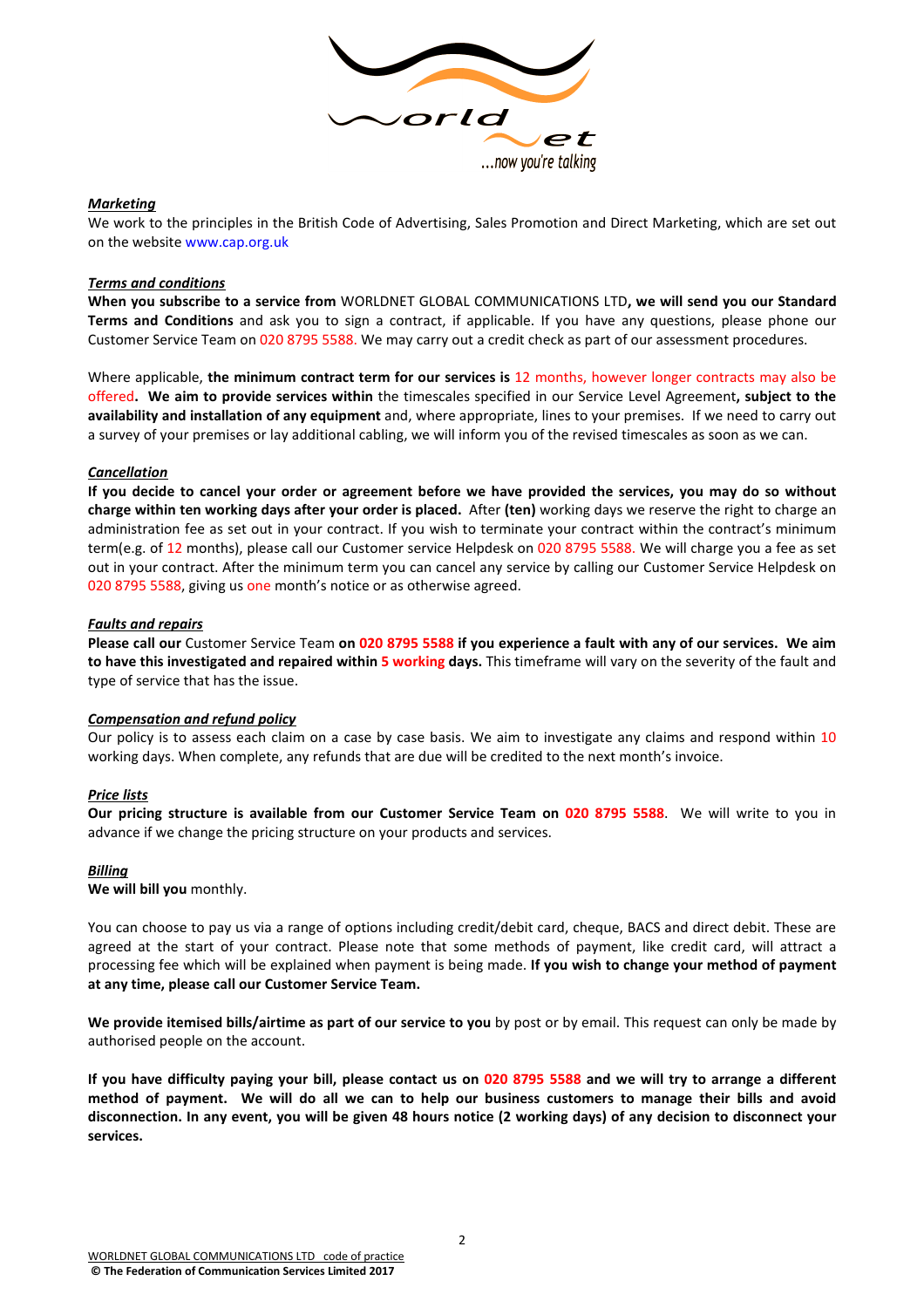

#### *If you are moving home or office*

Please call our Customer Service Team on 020 8795 5588 no later than 30 days before your move date. We will amend your account and billing requirements as necessary. We will endeavour to offer you the same telephone number to minimise disruption but please note that for geographic numbers this is not always possible.

#### *Number porting*

WORLDNET GLOBAL COMMUNICATIONS LTD recognise that keeping your existing telephone numbers may be important to you. If you move your business to us and wish to keep the number that you have with your old provider, we will arrange it if you ask us. We will work with you to ensure that the services are switched over at a convenient and appropriate time. For more information, please call our Customer Service Team on 020 8795 5588.

#### *Directory Entries*

You are entitled to a Directory Enquiry listing (including an entry in the Phone Book) for both your fixed and mobile telephone numbers. If you do want your details included, please contact our Customer Service Team on 020 8795 5588. (Phone book entries for landline numbers can only be made by the user's Line Rental Service Provider)

#### *Complaints*

We make every effort to ensure that our customers are happy with the level of service, and the products and service they receive from us. However, despite our best efforts, things can go wrong. We take customer complaints very seriously and aim to resolve them quickly and efficiently.

Our Code of Practice on Complaint Handling and Dispute Resolution explains how customers can complain. The code also provides information on how we deal with complaints and your right to take unresolved complaints to Alternative Dispute Resolution. You can find a copy of our Complaints Code on our website at www.wnetonline.com. Alternatively, copies are available free of charge and on request from our Customer Service Team on 020 8795 5588.

# *Nuisance calls*

We take the problem of nuisance calls and malicious communications very seriously. We tackle it by working closely with the police and others in the communications industry. If you have been a victim of this activity, please call the Customer Service Team on 020 8795 5588 to report the incident and for information on how to deal with it.

If applicable, we encourage parents to register the mobile phones of their children, and take responsibility for all customer care enquiries.

#### *Services for people with special needs*

We are committed to helping all our customers to communicate easily. We offer the following additional services on request for customers who are older or who may have a disability, including:

- Priority access to the Customer Service Team
- Priority fault repair and assistance
- Some help and support if you have difficulty paying your bill

Copies of this Code are available in larger print and other formats on request

#### *Data protection*

We comply fully with our obligations under the Data Protection Act 1998.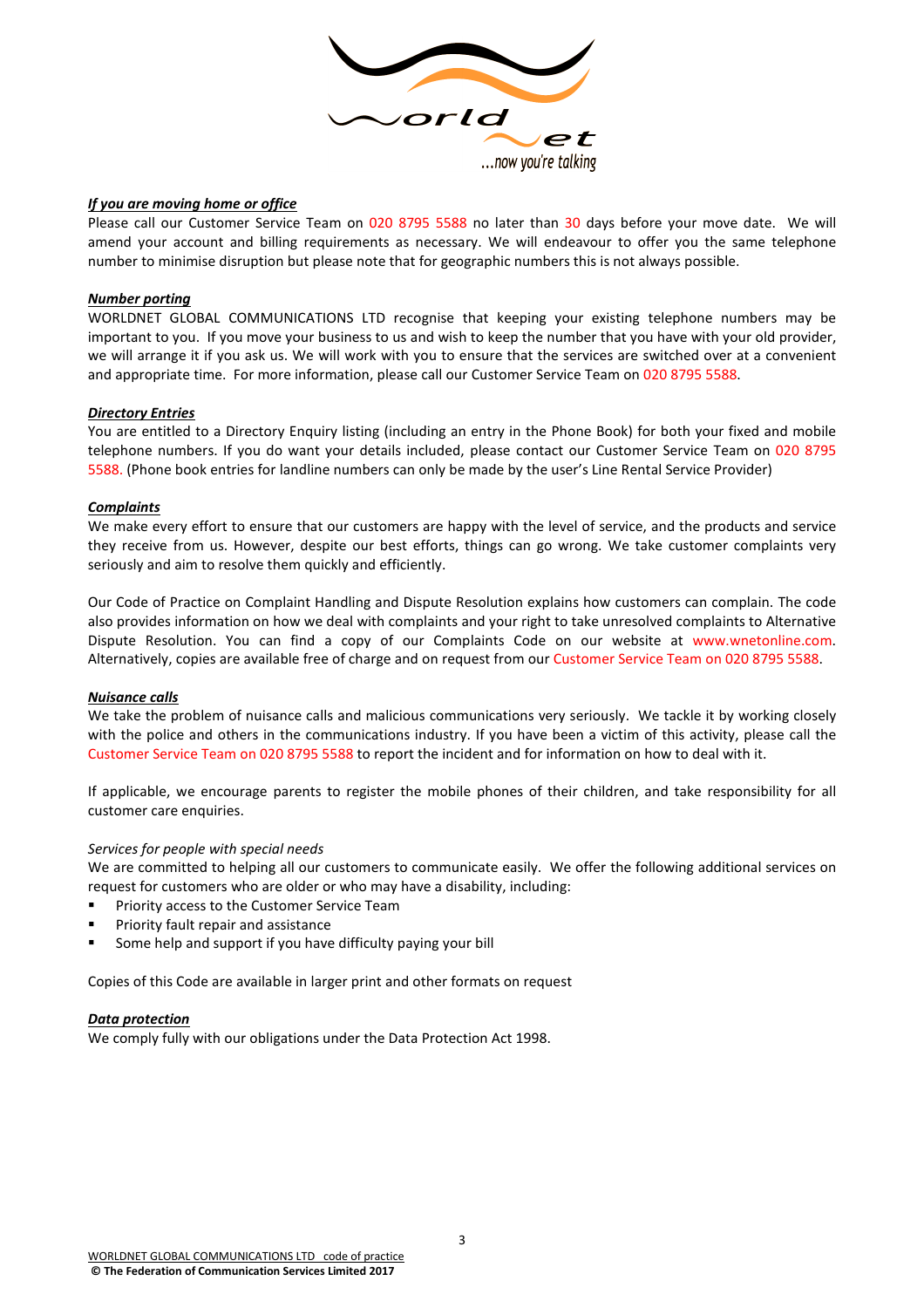

# *Part 2 - Worldnet Global Communications Ltd Code of Practice for Premium Rate Services and NTS Calls*

# **Purpose of this Code of Practice**

**This code informs you, our small business customers, about our policies on providing information about Premium Rate Service (PRS) and Number Translation Service (NTS) calls and on our charging policy for calls to PRS and NTS numbers.** 

# *Premium rate services*

Premium rate services (PRS) are telephone numbers that offer some form of information or entertainment that is charged to your phone bill. UK-based PRS numbers are normally prefixed by "09" or "118". Numbers starting 087 are also designated as Premium Rate numbers and subject to PRS regulation when they cost 7p per minute or more. Typical services include TV votelines, mobile ringtone downloads, technical helplines, charity fund-raising and adult entertainment.

Charges for these services are made up of two parts, a service charge and an access charge and the total is added to your telephone bill. **You will see the service charge advertised by the company providing the service alongside the number and this can be between 7p and £3.60 per minute, or £6 per call or per text (including VAT) for 08 and 09 prefixes. Calls to 118 services can cost up to £15.98 per call plus a £7.99 per minute charge (including VAT).** The access charge is kept by us, your phone company. Our access charge for calling these services is shown in our price list, which is available on request from our Customer Services Team and via our website.

If you have a problem with PRS, we can help. We can provide advice on checking the telephone number of any PRS charges that appear on your bill and will try to help you identify the premium rate service provider. We can use call barring to restrict access to "09" numbers. Please call our Customer Service Team on 02087955588 for advice on this. We can give you a factsheet on PRS.

You can also ask for help from the Phone-paid Services Authority (PSA) which is the industry-funded regulatory body for Premium Rate Services. PSA operates a Code of Practice that sets out standards for the operation of PRS. You can use the PSA website at www.psauthority.org.uk to check PRS numbers direct and find contact details for the company in question or to submit a complaint. PSA has the legal powers to require a provider of PRS to amend its service or promotional material (or both) and can also order refunds and impose penalties on service providers for breaches of the PSA Code. For other ways to contact Phone-paid Services Authority, see the "Useful addresses" section below.

# *Number translation services*

Number translation services (NTS) are based on numbers that are normally pre-fixed "08". For example, 0800 and 0808 are used to provide freephone services (some freephone services are also provided on 0500 numbers). Numbers starting 084 are normally used for customer service helplines. 087 numbers are used for information services, technical helplines and telephone banking. They are also used by organisations to help them provide call-management features such as intelligent call routing and fax-to-email services. Numbers starting 087 are also designated as Premium Rate numbers and subject to PRS regulation when they cost 7p per minute or more. Personal numbers prefixed 070 are also used for providing NTS such as "follow me" type services.

Charges for calling services on NTS numbers are made up of two parts, a service charge and an access charge and the total is added to your telephone bill. You will see the service charge advertised by the company providing the service alongside the number and this can range from free up to 13p per minute or per call (including VAT). The access charge is kept by us, your phone company. Our access charge for calling these services is shown in our price list, which is available on request from our Customer Services Team and via our website. We can also give you a factsheet on NTS.

If you are unhappy with the help you have received from us on a problem with PRS or NTS, please contact Mr Mo Ismail (tel 020 8795 5588 or email support@wnetonline.com), who has responsibility for compliance with our code of practice for PRS and NTS. You may also complain using the complaints procedure set out in our complaints code including, ultimately, referring your complaint to The Communications Ombudsman.